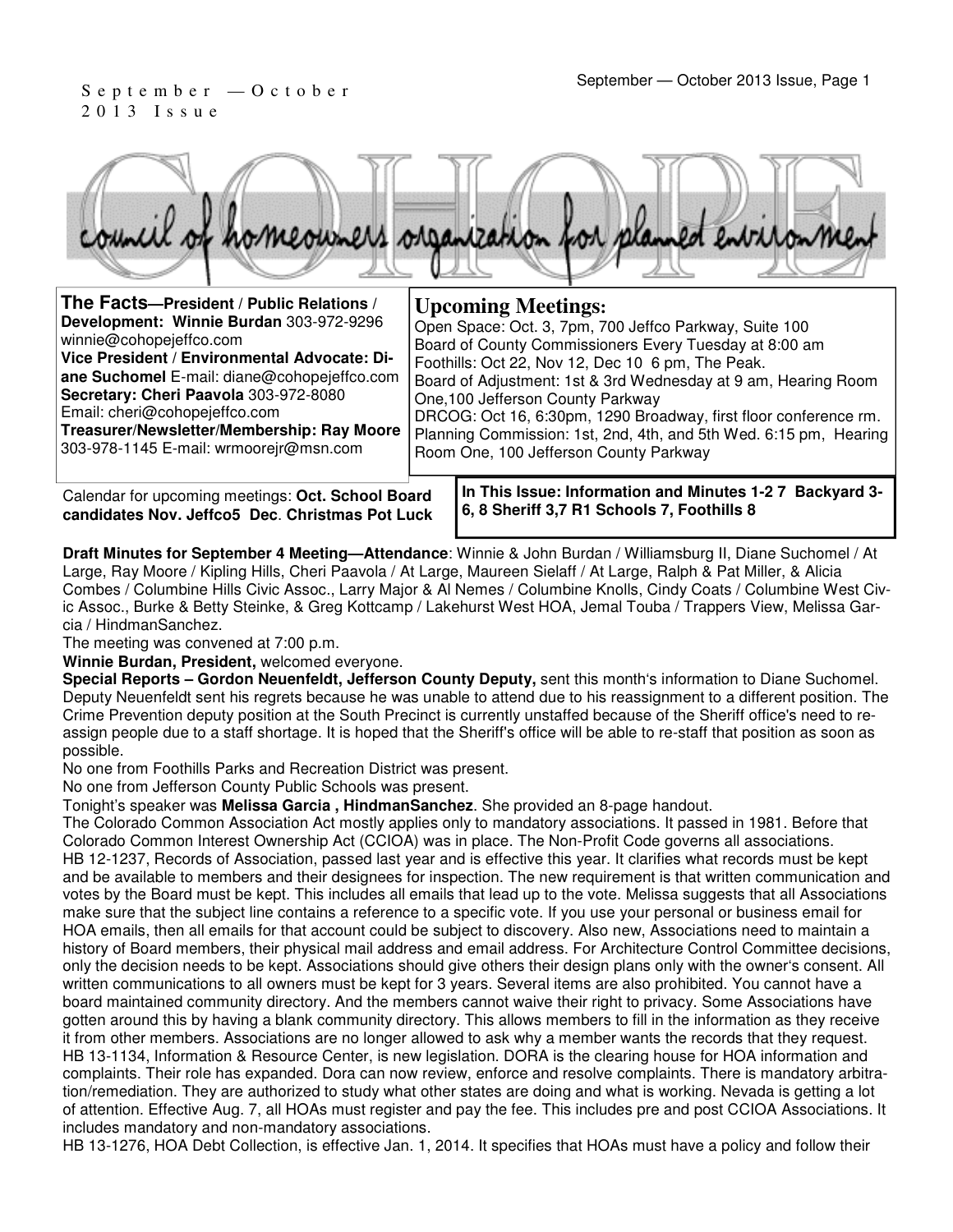policy or they cannot collect fees. A new requirement is that they must provide a 6 month payment plan for delinquent owners. Also new, HOAs can no longer foreclose unless there is a Board vote on each foreclosure. Contact information must be in the demand letter.

HB 13-1277, Manager Licensing, is effective Jan. 1, 2015. It specifies that managers must be licensed by July 1, 2015. A test is being designed now for the managers. A background check with fingerprints is also required.

HB 13-1137, Weeds, is effective Aug. 7, 2013. It specifies that the County can fine and enforce weed removal unless the property is in foreclosure.

SB 13-126, Electric Car Charging Stations, is effective immediately. It specifies that HOAs cannot prohibit owners from using or installing charging stations. HOAs cannot assess fees for placement or use of a station in or on their unit. Owners can be charged for the actual cost of electricity used. Owners must pay the cost of he installation of the charging station. There are some grants available to set up units.

SB 13-183, Drought Mitigation, was effective May 10, 2013. It clarifies that the requirement is on the lot and any area that the owner is required to maintain. HOAs can define what is allowed in Xeriscaping. Or HOAs can specify that all rocks is not allowed. HOAs cannot require more for xeriscaping than is required for landscaping requests. HOAs cannot require any installation of turf grass. If turf is brown, HOAs cannot do anything until the water restrictions have been lifted. If the owner is not watering up to the level allowed by water restrictions and the HOA can prove it, then they can enforce. If the owner has violations and the house goes up for sale, then the violations must be disclosed. This is usually done by the owner or the real estate person.

Non-Profit Code applies to voluntary associations.

You can email Melissa at mgarcia@hindmansanchez.com.

**Reports from Officers** Roll Call was taken. We had 13 members present and we had a quorum.

**Winnie Burdan, President,** was present. We meet on the first Wednesday of the month. In January, the date is Jan. 1. We voted to not have a meeting on Jan 1. In July the date is July 2. We voted to have a meeting on July 2.

#### **Diane Suchomel, Vice President,** was present.

The property on the northwest corner of Bowles and C-470 is being rezoned from Agriculture 2. They want to build 5280 Gymnastics. The horse property is being sold.

There is a meeting on 9/17 at 6:00 p.m. on the property at Coal Mine and Wadsworth.

On Sept. 24 at 6:00 p.m., Foothills P & R will present the Clement Park Master Plan .

Our speaker in Oct. will be the School Board candidates. The candidates will be official on Sept. 6. The information will be available on the County website on Sept. 9.

Our Adobe-a-Highway Fall Cleanup will be Oct. 5 at 8:30 a.m.

**Ray Moore, Treasurer, was present.** We have \$1,770.43. On Sept. 6 at 7:00 p.m., Justin Everett will have a Town Hall at the Sheriff's Department.

Please sign up for Summerset Festival. It is Sept. 13 - 15.

**Cheri Paavola, Secretary,** was present. The Minutes for July and August were approved.

#### **Old Business** None.

**New Business** John Burdan wanted us to know that Denver passed a law to sell our medical records to whomever wants to buy them. The law passed by 2 votes. The records are supposed to be untraceable. But experts have been able to track them back to the individual. He passed out a copy of an article from The Independence Institute.

#### **Announcements** None.

We adjourned at 8:41 p.m**.**—Cheri Paavola

Mr. Carl Neu, a representative of Jeffco5 will be the speaker for the Nov. 6th COHOPE meeting.. The group's website is www.jeffco5.com Visit it if you want to review their information and proposals before the November meeting. Jeffco5 is proposing that the Jefferson County BCC be increased to 5 members in order to provide better representation for residents of this county.

#### **COHOPE Treasury Activity: July-August 2013 W. R. Moore, Treasurer Beginning Balance Aug 7, 2013.**

| <b>Degitional Datative Aug 7, 2013</b>                                                                          | 200J.I <del>T</del> |  |  |
|-----------------------------------------------------------------------------------------------------------------|---------------------|--|--|
| <b>Deposits</b>                                                                                                 | 0.00                |  |  |
| <b>Withdrawals</b>                                                                                              | 314.71              |  |  |
| Summerset booth \$65 August newsletter \$7.36 picnic supplies \$25.45 Colorado Report \$10 Picnic Chicken 97.95 |                     |  |  |
| Summerset Helium \$80.62 Webpage Charge (Aug-Oct) \$20.97 Sept Newsletter \$7.36                                |                     |  |  |
| Ending Balance July 3, 2013                                                                                     | 1770.43             |  |  |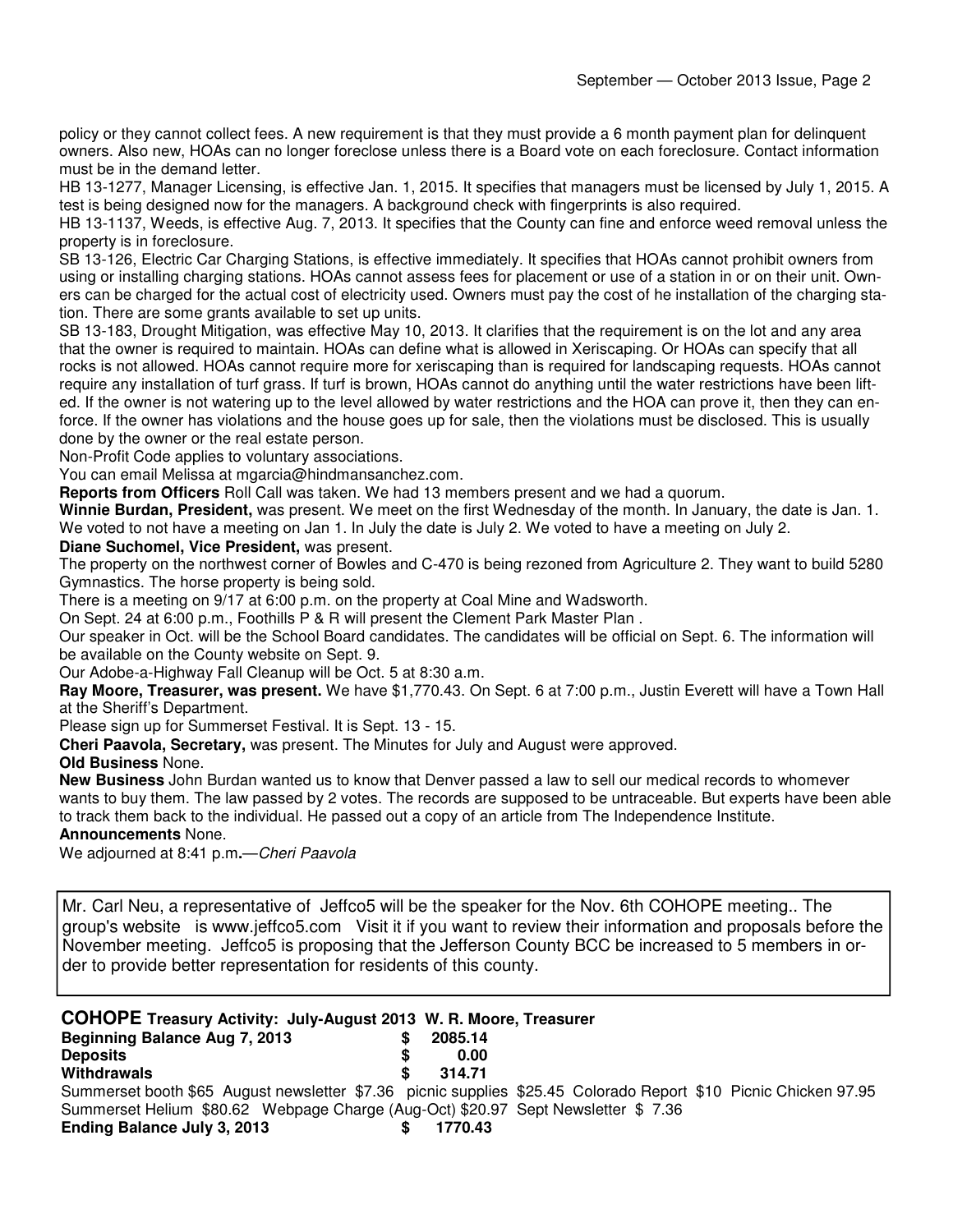**Scooters, Pocketbikes, Mopeds, and more.**—By Sheriff Ted Mink—The Jefferson County Sheriff's Office has noted a wave of community questions, concerns, and confusion as electric and gas-powered scooters have increased in popularity. Often called, 'go-peds' or 'razor scooters,' these vehicles look more like small motorcycles than simple scooters.

While all of the vehicles described below are legal to own, there are illegal ways in which they are used. The following information may help clarify the differences between these vehicles, and the law pertaining to each. Remember, there are many more varieties than those described in our Scooter, Pocketbikes, Mopeds, and More Picture Dictionary. We recommend you keep a copy of the identifying paperwork for your motorized vehicle with the vehicle. That way, if there is any question as to the classification of the vehicle, you will have the answer on hand.

**Toy Vehicles** "Toy vehicles" are human-, gas-, or electric-powered vehicles with wheels typically less than 14" in diameter. Toy vehicles include mini-bikes, stand-up scooters, and go-peds. Toy vehicles may not be operated on public roadways, but may be operated on private property with the owner's permission. They may not be operated on sidewalks if motorized; they may be operated on sidewalks if human-powered.

**Motorized Bicycle** An operator of a motorized bicycle must have a valid driver's license or a minor driver's license. No motorized bicycle shall be operated on any sidewalk but may be operated upon roadways, and in bicycle lanes included within such roadways. Motorized bicycles shall be registered with the Division of Motor Vehicles, and the decal will be affixed to the motorized bicycle frame in a conspicuous place. Every motorized bicycle shall have an identification number stamped on its frame which shall be recorded upon registration.

Every motorized bicycle operating between dusk and sunrise will be equipped with a lamp on the front, and with a red reflector on the rear. All motorized bicycle will have a bell or other device capable of giving an audible signal.

**Neighborhood Electric Vehicle** A 'neighborhood electric vehicle' is a self-propelled, electrically powered vehicle with a top speed of 25 miles per hour. It is similar in appearance to a golf cart. There are no areas in unincorporated Jefferson County where neighborhood electric vehicles or golf carts may be operated on roadways.

**Off-Highway Vehicle (OHV)** An Off-Highway Vehicle (OHV) is any self propelled vehicle which is primarily designed for operation off public roadways, typically for recreational purposes. It includes vehicles designed to operate on water, snowmobiles, military vehicles and golf carts. These vehicles may not be operated on public roadways unless specifically posted.

OHVs used strictly on private property do not need to be registered. OHVs driven in Colorado and on public land must be registered.

**Safety** It is certainly disappointing for children and parents to find that they cannot ride their new scooter in the cul-desac or on a path in a local park. Additionally, it may seem silly to ticket children for riding a scooter along a residential roadway. As you can imagine, deputies' response to crimes against people and property takes precedence over scooter-law violators. Deputies give scooter-related tickets infrequently. However, deputies do respond to citizens' complaints about any traffic issues, including scooters, and frequently issue warnings.

Deputies recognize that educating the public on safety issues is of the utmost importance. As such, there are serious safety issues that come into play when people - especially children operate small, motorized vehicles around regular traffic. Parents or other responsible adults should supervise younger children on any scooter. Your safety is our concern so please follow these safety tactics:

- 1. Wear an ANSI or Snell approved helmet at all times. Eye protection is also encouraged.
- 2. Avoid curbs, cobblestones, grates, and other rough or discontinuous surfaces.
- 3. Never ride with more than one person on a scooter.
- 4. Never ride your scooter at dusk or at night without appropriate lights.
- 5. Before each use, verify that there are no loose or missing parts, and that the brakes are working properly.
- 6. Don't ride in wet or icy conditions. Wet weather impairs traction, braking, and visibility.
- 7. Do not stunt ride.
- 8. Ride in control at all times.

9. Never tie or hold your dog leash as you ride your bike or scooter while still connected with your pet.

10. Failure to properly tighten the handlebar quick-release lever may compromise steering action, which could cause you to lose control and fall.

**Other Considerations** Wheelchairs and motorized wheelchairs are not considered vehicles. People in wheelchairs or motorized wheelchairs are considered pedestrians.

When riding a vehicle on the sidewalk you must yield to any pedestrian.

Everyone who operates a vehicle on the roadway must obey the rules of the road. The Colorado State Driver Handbook is a good resource for understanding these rules.

Colorado law defines a motorcycle as a vehicle with two or three wheels with an engine exceeding 50cc. It must be (see page 7)



Sheriff Ted Mink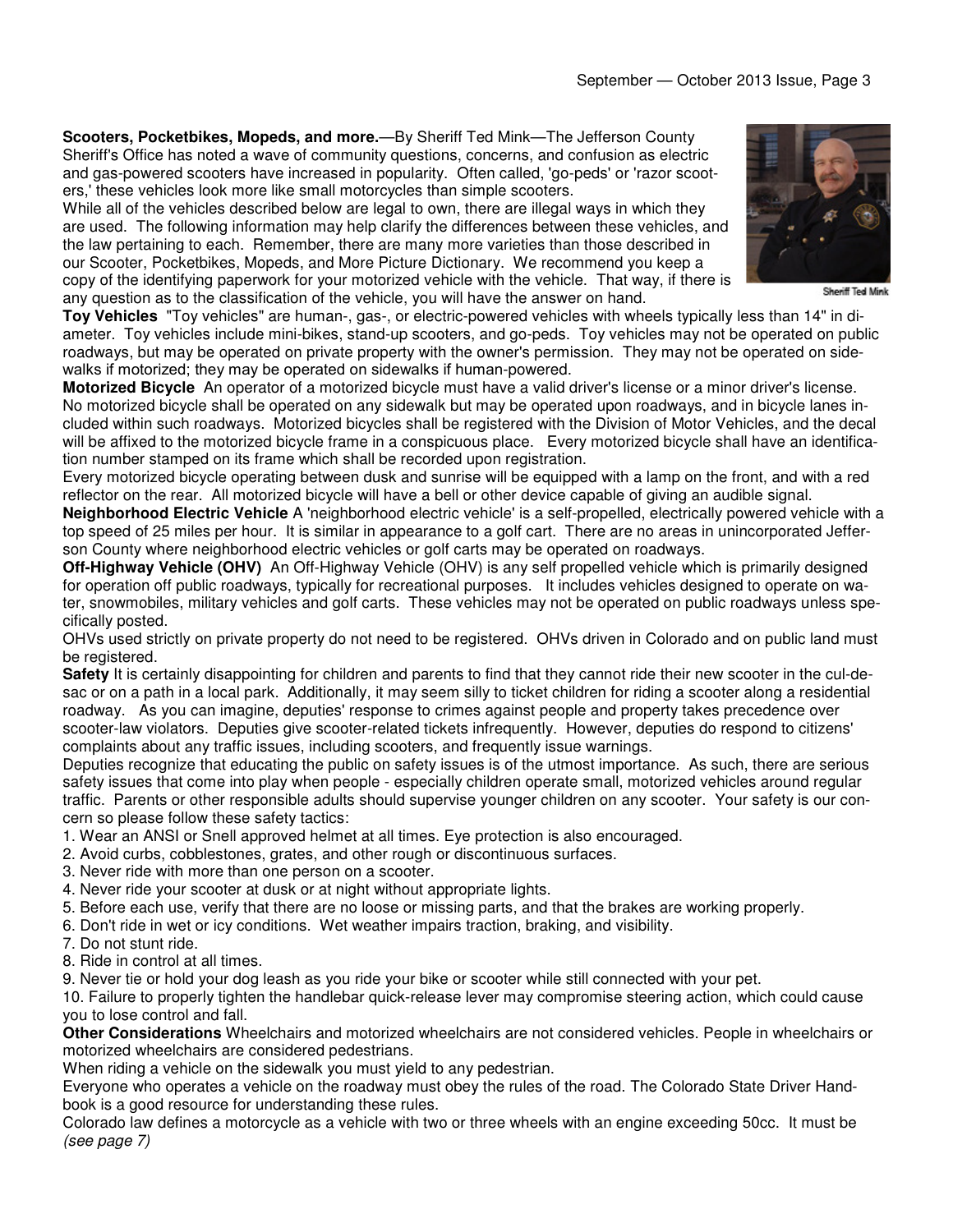# THE BACKYARD

## Columbine Hills Civic Association

From **Draft Minutes of the August Board Meeting** The Meeting was called to order at 9:10 by President Bruce Yarish. There were seven board members and two homeowners in attendance.

**Treasurer Report** Colorado Lasertype bill was paid. Metal for recycling collected during Dumpster Day came to \$186.00.

**Old Business** Motion was made and passed to accept minutes of the July meeting as printed in the newsletter. Benches, bike racks, plants / landscaping will soon be installed at the playground. Dumpster Day is October 5th. The October board meeting will also be held that day starting at 7:15 a.m. at the CHE parking lot. It will precede Dumpster Day activities. Motion was made and seconded to proceed with a Holiday Hayride. The date is tentatively December 7th. A Fall Community Garage Sale is set for September 27th and 28th.

**New Business** Residents need to put up signs designating their location and remove them after the event. Notices will be put in local media. The September meeting will be in the park, weather permitting. The November meeting will be at St. Philips Church.

Motion was made to adjourn at 10:00 a.m.—Randy Montgomery, Secretary

# Columbine Knolls South II REVIEW

From **President's Corner** I would like to thank the HOA board members and interested community members who attended our August HOA board meeting. It was a beautiful evening and nice to see community members working hard to help keep our neighborhood a great place to live. It was reported that we now have 303 members! The Architectural Control Committee (ACC) approved 18 applications for improvements. Please take a minute to read the minutes included in this newsletter for more details of the meeting. I encourage anyone interested in becoming involved in the HOA to attend the next meeting and experience the positive force that is working hard to deal with issues that impact this community.

The Board is aware of some of the problems that our members are having with Waste Management's pick-up schedule and are attempting to work on the issues with them. Hopefully, they will all be resolved soon!

Please keep in mind that as fall approaches and the mornings become a little crisper and the days slowly grow a little shorter, the school children are starting back to school. Please be extra cautious as you drive through the neighborhood and watch out for children making their way to and from school.— Stephanie Haberkorn, President

From **Board Meeting Minutes – August 13, 2013** President Stephanie Haberkorn called to order the August meeting at 7:04 pm. Board members Stephanie Haberkorn, Jane Schaefer, Tom Tellschow, Debbie Opperman, Jon Brouillet, John Schutt and Bob Pelligrini were in attendance along with Roger Borcherding of DARCO Property Management and 3 homeowners.

TREASURER'S REPORT: Debbie Opperman reported the HOA currently has 303 members.

ACC Committee: Tom Tellschow reported 16 requests. All requests have been approved. Applications were for painting, landscape, roofs and sheds.

MANAGEMENT REPORT: Three inspections were completed since the last report. The Board did not meet in July 2013. 22 notices or personal contacts were generated in July. Violations were for screening, lawn maintenance, fences, a barking dog and storage pods. Currently there are two properties for sale and one property sold. There has been an increase in the number of homes for sale and an increase in sales prices.

LANDSCAPE COMMITTEE: Bob Pelligrini reported the entry garden is being checked for any issues with the watering system. The plants which had died due to the drought are now available and will be replaced for the fall.

COVENANT RENEWAL: Section 2 and 3 covenant renewal process was discussed. Stephanie Haberkorn reported the HOA attorney, Candyce Cavenaugh has been contacted and requested to update all documents which will be proposed to Sections 2 and 3 homeowners during this process. Further discussion centered on reminders of why an active HOA is important to our community. The Board will invite the HOA attorney to our September Board meeting to discuss any issues and procedures.

NEW BUSINESS: PROTOCOL FOR HANDLING NEIGHBOR TO NEIGHBOR ISSUES: The Board instructed the Property Manager to proceed with letters of notice and violations if he personally observes the issue or if complaints about a violation are received from multiple neighbors. If a neighbor has a complaint that warrants Jefferson County Sheriff involvement, homeowners are encouraged to contact them.

The meeting was adjourned at 8:05 pm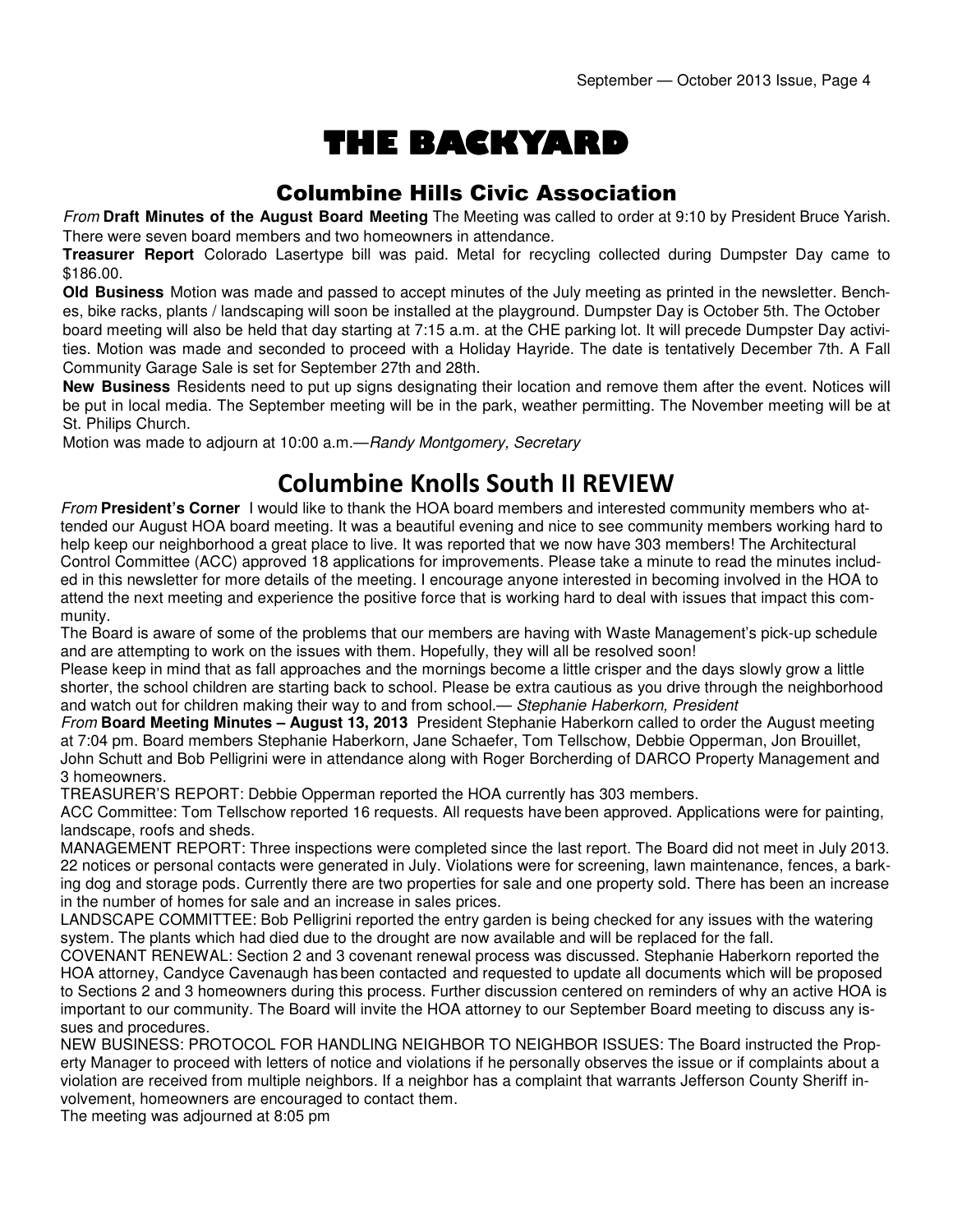# The Leawood Rapporter

From **Leawood Recreation and Park District Minutes of August 14, 2013** The meeting was called to order at 6:40 p.m. at the home of Logan MacMillian, 5733 W. Hoover Ave by President Kyle Sargent. Members present were: Charlie Campbell, Mibby Luedecke, Linda Smith, Donna Snyder and Dave Padilla, Parks Manager. Jim Kinghton – resident, Kim Holland – resident, Logan MacMillian – resident, and Brian Kolenberg – Urban Drainage rep were also present.

The Board met at the top of the hill in Weaver Park at the backyard of Logan MacMillian. Jim Kinghton, resident from Vintage Reserve, asked to speak to the Board about biking issues he has encountered. He stated he has had encounters with bike riders speeding on the sidewalks in Weaver Park, both on the switchback hill and on the sidewalk on Weaver Drive. He reported a little girl being knocked down by a speeding bike rider and of his experience of being "clipped" by riders going too fast. He feels the Board needs to address this issue with signage and/or reports to Jeffco. He called Jeffco on the issue with the little girl who was knocked down and Jeffco would not take his report. He did some research on biking on sidewalks and presented it to the Board. We asked what he would like us to do and he suggested no bikes on the park sidewalks. This idea was discussed and several suggestions were made such as signage at several places and maybe stenciled logos on the sidewalks and maybe striped lanes for bikers and pedestrians. Kyle asked that we table the discussion until the September meeting after more research is done, including what other districts are doing. At this point, Linda stated the information would appear in The Rapporter for Leawood and a special note sent to the Vintage Reserve HOA regarding notice to speeding bicycle riders. No action was taken at this time for resolution of this concern.

Part of the reason for the meeting at this location in Weaver Park was to look at the progress of the creek project and revegetation of the area. The vantage point from Logan's home was amazing. Brian from Urban Drainage listened to Logan's praise of the project and of several suggestions. Logan would like Urban Drainage to include several groups of trees in the area of the bramble bushes near the sanitary sewer site. Kyle stated we needed to be aware of placement of trees due to access to the sewer site by Platte Canyon workers.

We discussed having the re-vegetation group get together and suggest tree types from the list already available by Urban Drainage. Brian will then review this with his group and hopefully add something in the next few months. The new grass on the slope is slowly getting established. Dave asked Brian to contact the landscaper to see what could be done to speed the process. We are now in year two of the five year warranty process for this project.

Logan asked the Urban Drainage rep how the Board could recognize the entities that provided the work on the storm drainage project. He would like to submit the project for an award.

Public Comment– A resident called Linda to ask for update on the trees to be installed in Weaver Park. Linda let the resident know we were still planning on adding trees, but another project was being worked on currently. We plan each fall and take suggestions for projects in the parks so we can plan, and possibly add them to our budget. We have an ongoing list of projects that is updated every few months. Another resident reported bikes speeding on sidewalks in Weaver Park. Mibby suggested he attend the meeting and he did just that. (See notes at the beginning of minutes)

Treasurer's Report - The Treasurer's Report and bills to be paid were submitted. Income includes several thousand dollars in revenue from property taxes and a small amount from ownership tax revenue. Property tax revenue will dribble in until mid October. Invoices include: United Site Services, L&M for grass cutting, Denver Water, Excel, Horizon, doggie

bags, Goodland Construction, Waste Management, Weston Landscape for coring drainage under the sidewalk at Sheridan for the xeriscaping of the sloped area at Tract T, Dave's invoice and reimbursement to petty cash. We still have questions about the invoices from United Site Services. Donna is paying from the invoices which seem to be less than what we calculate. Kyle had a conversation with Denver Water and several issues have been resolved via an email. Kyle is still trying to gain a face to face meeting with Denver Water. Linda moved the report be approved and bills paid. Mibby seconded and the motion passed.

Parks Manager Report – Dave gave us an update on the Sheridan Drive sloped xeriscape project. Due to excessive water use, we are changing this area. This area is approximately 125 feet long and 6 feet wide at one point. We will add fabric, mulch and grasses. The area will be line dripped for watering which will cut our water usage a great deal. The project will start the week of August 19 and run through the next several weeks depending on the weather.

Dave reported the play tunnel at the Weaver Park playground was broken in several pieces. He noted he put caution tape around it so no one would use it. A contractor has been contacted to make repairs. Also reported was an incident with a person stepping on one of the irrigation box tops and cutting his leg and foot. We have asked the person to send us information so we can contact our insurance company. Nothing was been received yet.

It is believed lightning struck the Weaver Park Pavilion electrical box and burned out the GFI and wires. This has been repaired but power to the irrigation controller will have to be traced to find the source of the power. Sturgeon Electric has been contacted to trace the wires for us.

Regular maintenance was done on all parks including repairs to irrigation systems, doggie bags refills, grass cutting,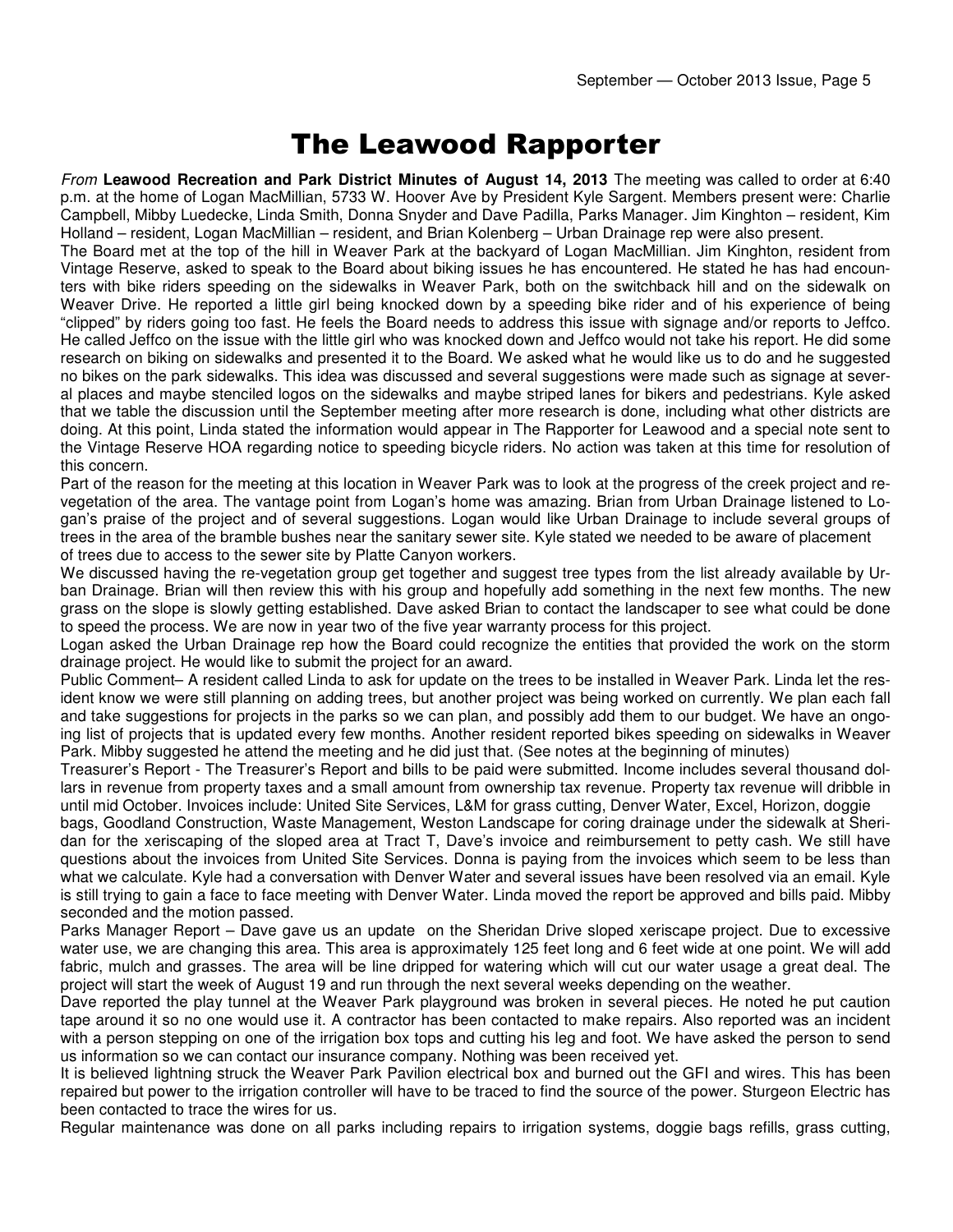downed tree limb removal from recent storms, fertilizing, watering of plants at the new trash receptacle at Raccoon Park, trees were trimmed behind the baseball backstop area and along the back of the pavilion at Weaver Park.

Dave stated he was having someone put new mulch at Weaver and Leawood Parks and will have the pavilion at Leawood Park cleaned and grass cut right before the Leawood picnic on the August 24.

Correspondence – Mibby has presented paperwork to Jeffco for use of meeting space for September 2013 thru May 2014. Insurance info was included.

Old Business – Review of the stabilization project was done at the beginning of the meeting. See info above.

New Business – Linda asked if we had any requests from the Leawood Civic Association related to the picnic. Mibby and Linda are helping with door prizes but this is not related to the Board. Dave will have the Leawood Pavilion cleaned and area mowed before the picnic.

Conversation and plans for 2014 budget will begin in September.

Future Meetings – Wed, October 9, 6:30, Leawood Elementary School; Wed, November 13, 2013, 6:30, Leawood Elementary Schoo; Wed, December 11, 2013, 6:30, Leawood Elementary School

The meeting was adjourned at 8:25 p.m - Linda T. Smith, Vice President and Secretary

From **Leawood Civic Association Minutes**, **August 6, 2013** The meeting started at 7:10 p.m. In attendance were Mike Shaw, Richard White, Paul O'Connor, Nancy Bock, and Laurel McFerrin-Ontiveros. The minutes of the July meeting as published in the August issue of The Rapporter were approved.

Richard presented the treasury report, which was discussed and approved. The decision was made to allocate any scholarship donations received after March 31st toward the 2014 scholarship(s). Paul and Richard will reconcile their membership lists to make sure they are updated and current.

Mike cleaned up and mulched the Jay Court entrance. He stated that it is up to us to water the area as the county does not take care of that. He will call about getting the lights fixed.

The picnic was discussed next. A sno-cone machine will be rented this year rather than the cotton candy machine for various reasons and a volunteer will be asked to help run it. Mike will contract the bouncy house and sno-cone machine. The fire truck has been reserved and Mike's trailer will be decorated for the parade. The decision was made to limit the time for the raffle to 30 minutes, during which the best prizes will be awarded. The remaining prizes will be given out as door prizes for various things including best decorated bike, bake sale donors, etc. Chairs and tables are needed so anyone who would like to bring one to the picnic would be appreciated.

# Williamsburg II News

From **President's Message** modicum of routine has returned for many of us as children have returned to school and summer activities have tapered off. Though we didn't have the heat wave we had in 2012, we'll all appreciate September's cooler evenings.

For the gardeners out there, let's hope Indian Summer kicks in and allows all those tomatoes on the vine to ripen before the first snowfall. The HOA sponsored summer activities were well attended and we hope to see even more of you come December for the annual Hayride, scheduled for Saturday, December 14th. They seem a long way off, but those holidays (dreaded by many) will be here before you know it. Williamsburg II remains a great community in which to work and live. Thank you to all who contribute, cooperate and work hard to keep it that way.

From **HOA Meeting Minutes for August 7** Mike Eppers called the meeting to order at 7:10 p.m. In attendance were Mike Eppers, Susan Ganz, Bill Ganz, Deb White, Winnie Burdan and Sharon Erickson.

Treasurer's Report: Susan Ganz presented the Treasurer's report. To date for 2013 total dues collected are \$4630.00 which is equivalent to 131 homes or 41.7% of homeowners. All bills have been submitted and paid.

Architectural Committee Report: Deck replacement request submitted – no issues seen with plan. Historian: All information up to date.

Covenant Control: A complaint to the HOA about a dumpster left for over a month was addressed. The company providing the dumpster and the homeowner were contacted. Dumpster has been removed.

Old Business: The Outdoor Movie Nighton July 20th was a success – all in attendance enjoyed the movie and the great weather. Thank you to Beth Schneider, a local Realtor for providing the treats and drinks. The Hay Ride date, December 14thfrom 4:00 to 6:00 p.m. has been set. The stable used last year will again provide the horses and wagon.

New Business: The board discussed possible fall events that the HOA could sponsor. Several ideas were brought up. Would like to hear suggestions from homeowners. Board will continue following up on ideas – probably for next year. Meeting adjourned at 8:15.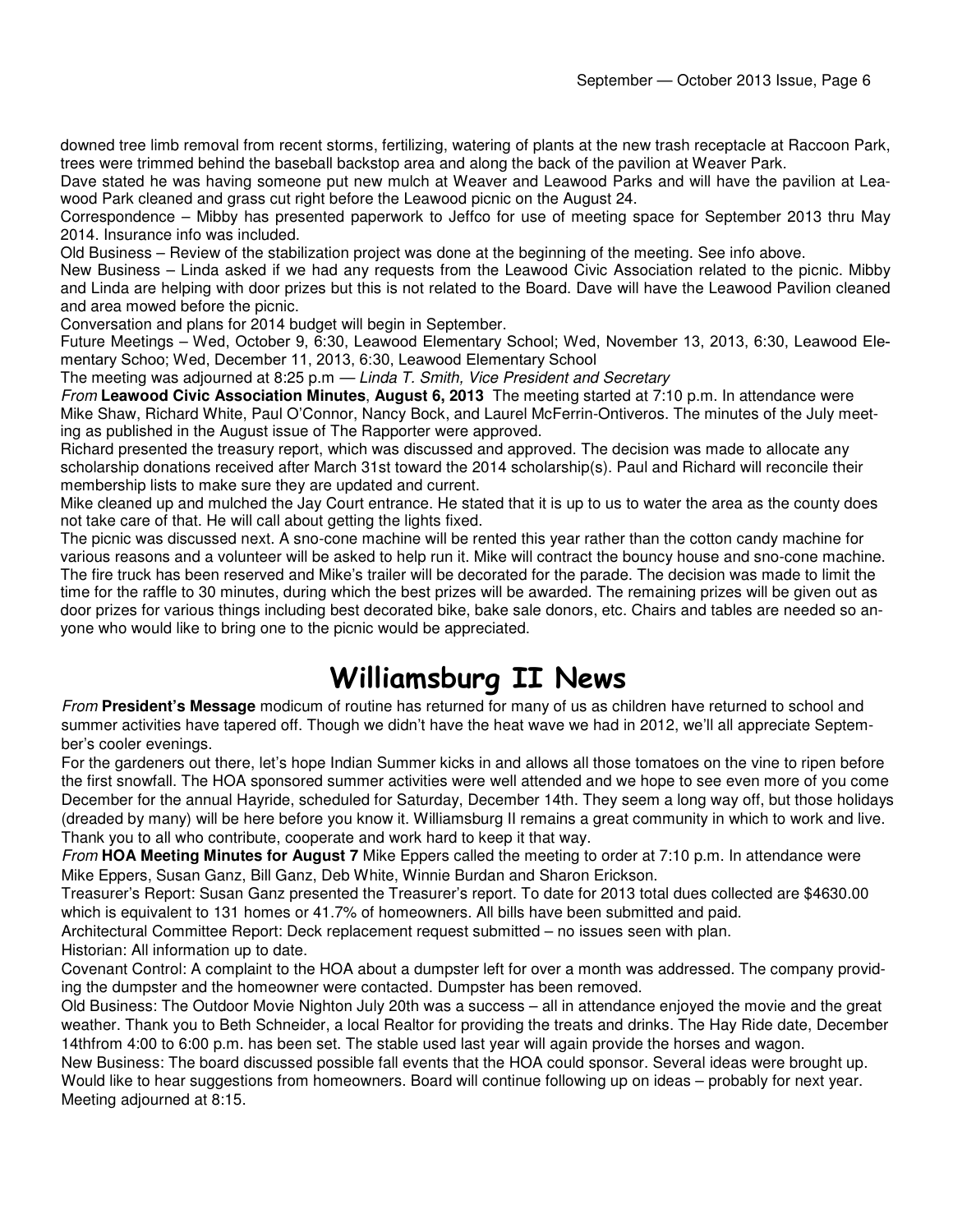equipped with operating headlights, taillights, turn signals, and all other equipment required of any motor vehicle. Motorcycles may only be operated on roadways, and drivers must obey all traffic laws. Drivers must have a valid driver's license with a motorcycle endorsement. Motorcycles are registered like other vehicles and must display a license plate on the rear. Motor scooters over 50cc will normally have the cc number displayed on the vehicle.

Colorado Revised Statutes states that 42-4-109 (9)'s "subsection (9) does not apply to any public way which is set aside by proper authority as a play street and which is adequately roped off or otherwise marked for such purpose."

**CodeRED: Why We're Calling You in an Emergency** In Jefferson County, the CodeRED system (sometimes called "reverse 911") allows us to call citizens to warn them of danger. With it, we can simultaneously call multiple phones within an area that we designate, to warn residents of flood, fire, tornadoes, chemical spills, or dangerous suspects. Within moments, calls reach the affected community to deliver warnings and critical safety instructions.

If you receive an CodeRED call, the voice on the line will let you know it's a message from the Sheriff's Office. Also, your caller ID should display our agency's name and a call-back number. The CodeRED system works with all phones that have a TDD line (for the hearing impaired). If you have a telephone zapper used to block out telemarketers, or if your phone is blocked to unknown callers, you will not receive CodeRED calls.

For more information visit our CodeRed web page—http://jeffco.us/sheriff/code-red-emergency-notifications.

#### From Jeffco website **Flood Damage Closes Several Jeffco Open Space Parks and Trails** The extreme mid-

September floods have damaged parks and trails throughout Jefferson County Open Space, resulting in full closures at Apex Park and Lair o' the Bear Park and limited access to other areas.

The Lair o' the Bear Park closure includes the Bear Creek Trail segment connecting to Pence Park, O'Fallon Park and Corwina Park within the Denver Mountain Parks system.

White Ranch Park and North Table Mountain Park were also heavily affected. The east trailhead at White Ranch Park is closed, along with the Sourdough Campground and portions of the Rawhide, Belcher Hill, Longhorn and Mustang Trails. At North Table Mountain Park, the Mesa Top Trail is closed from the east junction of the Rim Rock Trail to the North Table Mountain Loop and the North Table Mountain Loop is closed from Tilting Mesa Trail to Cottonwood Canyon Trail. The west section of Wild Iris Loop at Alderfer Three Sisters Park, from Buffalo Creek Road to its juncture with Evergreen Mountain West, is also closed.

Heavy rain from a previous storm damaged South Valley Park, and the most recent rainfall flooded Mount Galbraith Park and Windy Saddle Park. The Lyons Back and Coyote Song Trails at South Valley Park were most affected, along with the Mt. Galbraith Loop at Mt. Galbraith Park. Windy Saddle Park was damaged throughout.

Jeffco Open Space encourages visitors to use parks south of Interstate 70, which were not as heavily damaged except for Lair o' the Bear Park and the Bear Creek area.

Once Jeffco Open Space staff members finish assessing the damage, they will determine the best strategy for repairing the parks and trails. Reclamation will likely continue into spring 2014. Volunteers interested in potential rebuilding efforts can register at http://jeffco.us/parks/volunteer/trail-building/.

Updates will be provided on the Open Space Parks and Trails webpage, with Park Conditions listed in the lower right. Thea Rock Communications Manager 303-271-5902 trock@jeffco.us 303-271-5959

### **Jeffco Public Schools news – September, 2013 by Beverly Craddock, Communications Services,**

**Eight Jeffco High Schools Acknowledged by 5280 Magazine** Eight Jeffco high schools landed on The Dean's List in the September 2013 issue of 5280 Magazine. The magazine's list ranks Chatfield, Columbine, Conifer, D'Evelyn, Evergreen, Jefferson Academy Charter, Lakewood and Ralston Valley high schools in the top-20 list. The magazine evaluated schools in a one-county radius around Denver, plus Boulder, using the Colorado Growth Model. Schools were chosen based on high scores in both categories across all three subject areas. Special consideration was given to schools with higher free and reduced-price lunch percentages.

**Jefferson County Board of Education candidate forums** Three of five Jefferson County Board of Education member positions are up for election on Tuesday, Nov. 5. Individuals running for board seats include, for district 1: Tonya Aultman-Bettridge and Julie Williams; for district 2: Jeff Lamontagne and John Newkirk; and, for district 5: Ken Witt and Gordon 'Spud' Van de Water. All will be on the November ballot. Each seat is for a term of four years. The following candidate forums are open to the public:

October 1 – 7-9 pm, Lakewood – Shepherd of the Hills Presbyterian Church, 11500 W. 20th Ave.

October 2 – 7 pm, Wheat Ridge – City Hall, 7500 W. 29th Ave.

October 8 – 7-9 pm, Littleton – Summit Ridge Middle School, 11809 W. Coal Mine Ave.

October 10 – 7:30 pm, Lakewood – Holy Shepherd Lutheran Church, 920 Kipling

October 19 – 10 am, Arvada – Arvada Community Food Bank, Community Room, 8555 W. 57th Ave.

Contact Helen Neal, designated election official and chief of staff, Board of Education and Superintendent, 303-982-6801 for additional information.